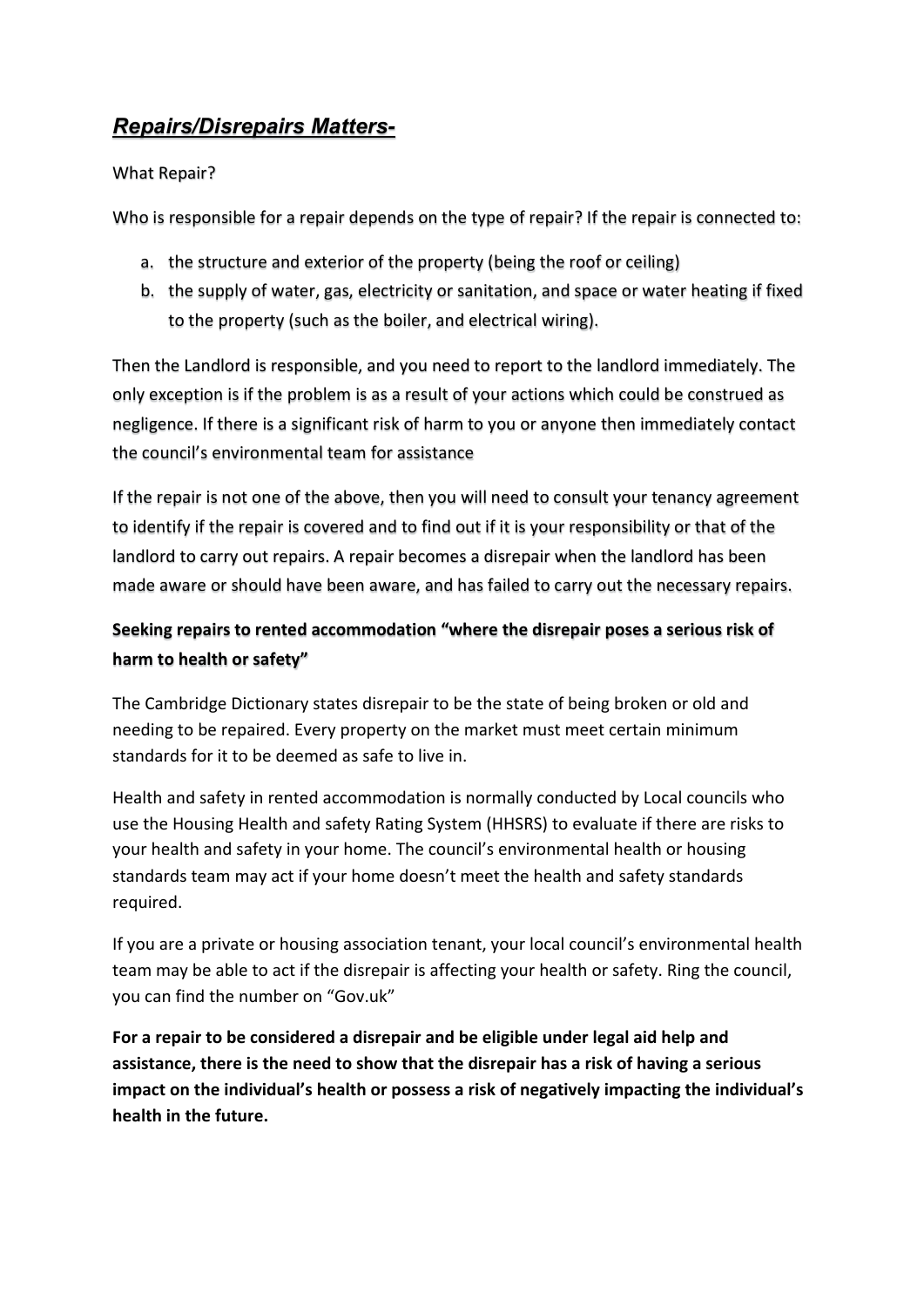#### **How to deal with disrepair**

Your first port of call would be to contact your landlord about the disrepairs you have noted in your house. It is important to do so as in most cases the council or housing association landlord is responsible for doing repairs in your home. You need to give the landlord reasonable amount of time to fix the disrepair (14 days) or to arrange how the disrepair will be dealt with.

Note this process may differ depending on if you are renting privately or in a council building. The GOV.UK website is a useful tool to help locate who your council is and so find the people who are responsible for repairs.

You must allow your landlord reasonable access to your home to see what needs to be done and to fix the problem. How much time it should take will depend on what's wrong. If you are a council or housing association tenant, you may have a handbook that lists how much time is allowed for different types of repairs.

If the disrepair is bad or considered an harzard you can ask environmental health to inspect your home if it is deemed unsafe. As they are part of your local council, the above listed GOV.UK site will help locate the correct team. If they refuse to make an inspection you can file a complaint which will be discussed at a later section

#### **What is regarded as a hazard?**

Hazards which will warrant inspection include:

- Fire risks
- Damp and mold
- Excess cold or heat
- Dangerous electrics e.g. plug sockets are loose
- Gas and Carbon Monoxide
- Infestations such as rats, mice, fleas, bedbugs etc
- Uneven ground, risk of falls on stairs
- Problems with sewage

#### **How are these hazards assessed**

Aspects that will be considered include but are not limited to:

- The likelihood of harm arising
- How serious would the impact be
- Risks to children or older people

Hazards are rated as category 1 or 2 with 1 being the more serious out of the two. Depending on the problem the council could give the landlord either a: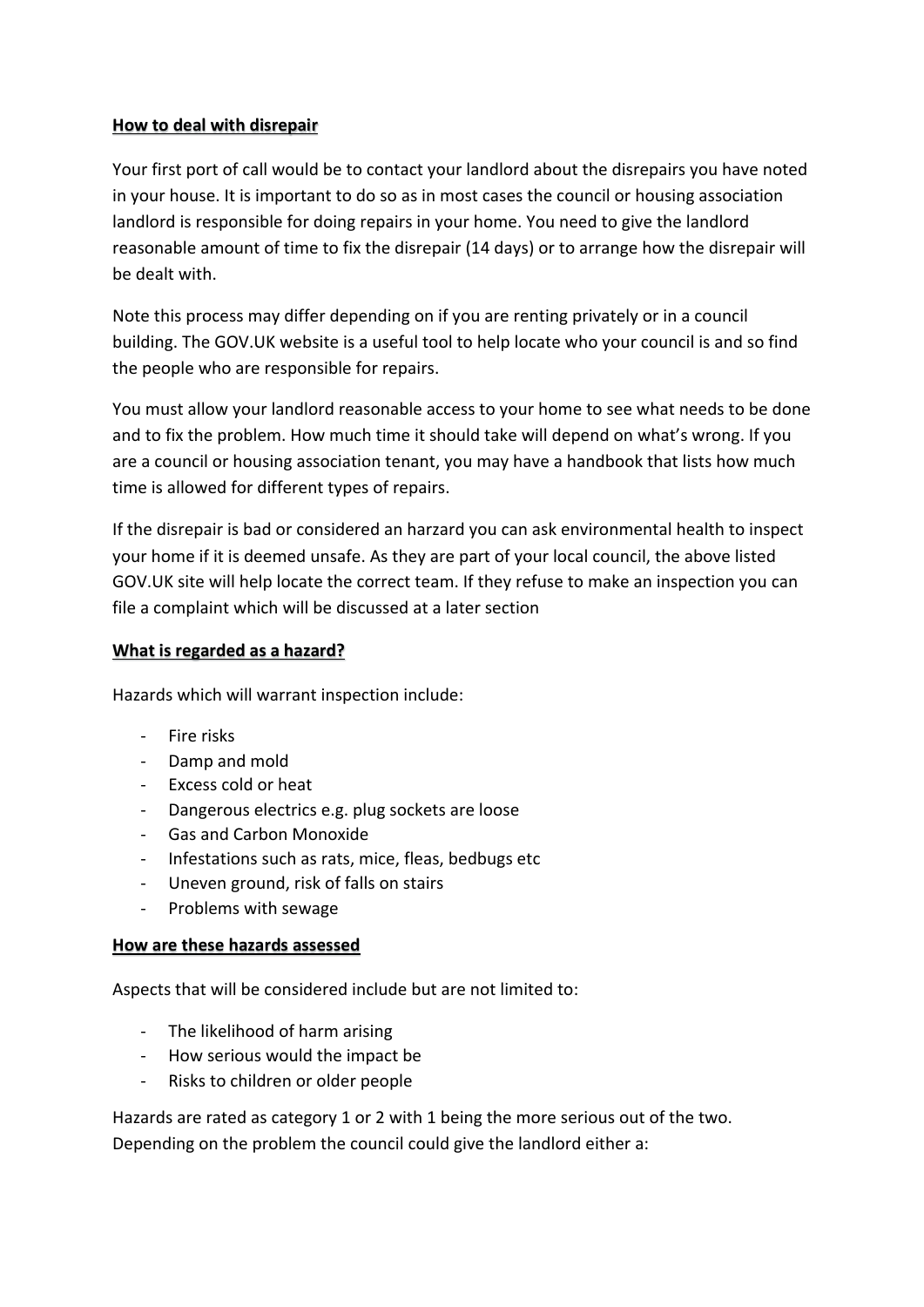Improvement notice- tells landlord to carryout repairs or improvements to remove or reduce the risk cited a danger to your health and safety. There can be a time limit attached.

Emergency remedial action- Tells landlord that action needs to be taken immediately to prevent you from suffering serious harm

Probation order- This may stop access to part of your home or result in you moving out as it is deemed not safe to live in until improvements are carried out.

## **Revenge evictions and protection**

In some cases, landlords may seek to evict the tenant as a form of retaliation rather than do the work requested.

The Deregulations Act 2015 makes provision to prevent revenge evictions on an assured shorthold tenant.

This is needed as a form of protection as the landlord will be able to issue a section 21 notice and secure a possession order as they may not have to explain to the court their reasoning in doing so.

To be afforded such protection you will need to have complained to the local housing authority as well as the landlord about the disrepair. Furthermore, the local housing authority will have to have served an improvement notice or Emergency remedial action notice to the landlord

For a section 21 notice to be invalid, the following requirements will have to be met:

- The Tenant (T) before the s.21 notice was given, had made a complaint in writing to the landlord (LL) regarding the conditions of their house at the time; and
- The LL did not provide a response or an adequate response within 14 days of the day the complaint was given, or the LL served a s.21 notice following the complaint; and
- The T then made a complaint to the Local housing authority about the same or similar thing; and
- The local authority served the relevant notice (improvement notice or Emergency remedial action notice to the landlord) in relation to the property in response to the complaint; and
- In a case where the s.21 notice was given after the T's complaint to the relevant local authority, then the s.21 will be deemed invalid. The s.21 notice must have been given before the compliant and service of the relevant notice by the local authority.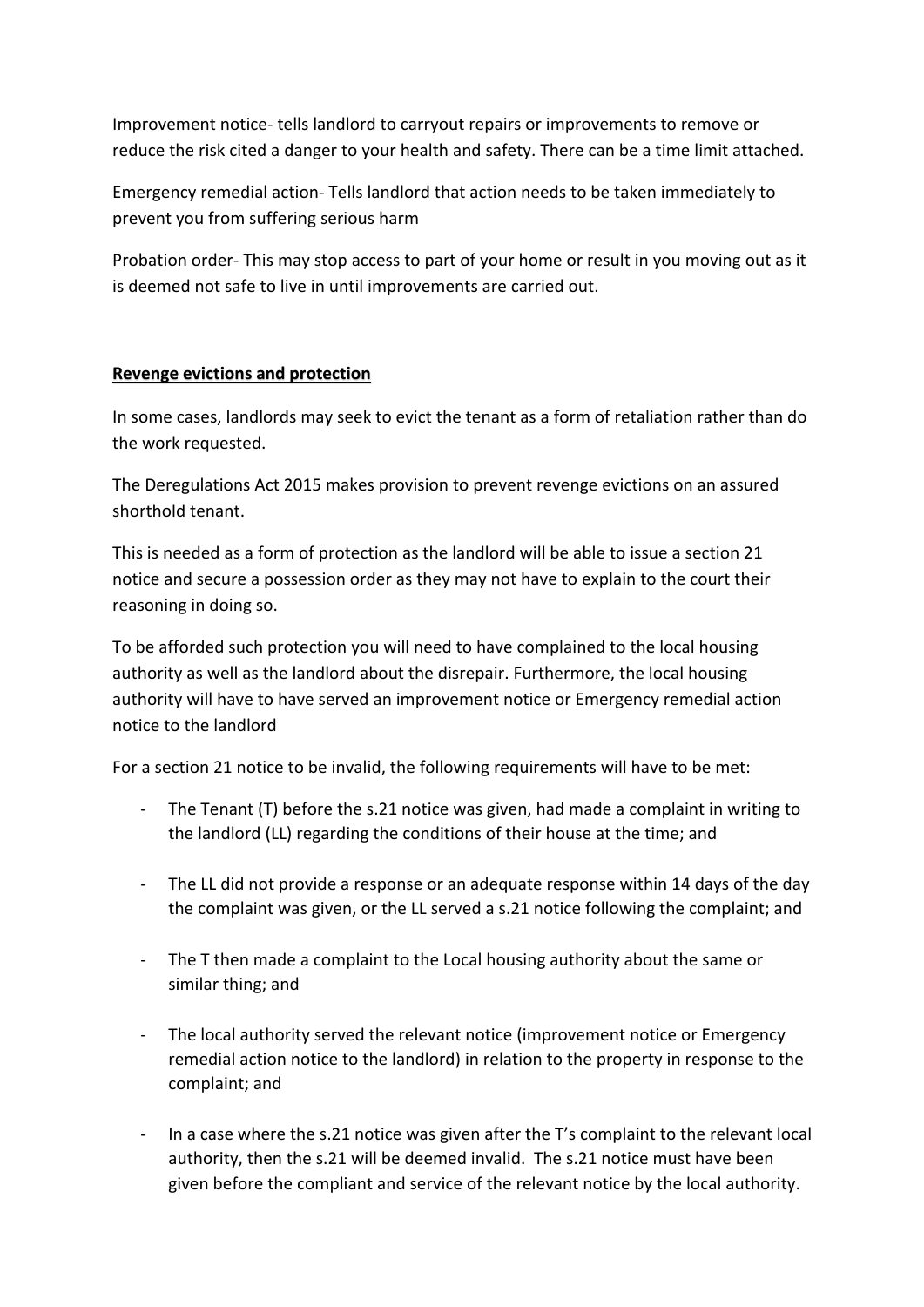If the T does not have a way to contact the LL the necessary conditions will be met if the T made reasonable efforts to contact the LL to complain about the conditions in the house but was unable to do so.

Adequate response- in writing providing a description of the action the landlord intends to take and setting out a reasonable timescale within which the action will be taken

The provision will however not apply where the LL provides an adequate response but fails to take action set out in the response

Where the provisions do apply, if the relevant notice is served before a possession order is made the proceedings must be struck out, but if notice is served after a possession order is made the court on that ground must set aside the possession order

Where the relevant notice has been served the LL is effectively prevented from serving a s.21 notice for a period of 6 months from the date of service of the relevant notice. However, after the 6 months there is nothing to prevent the LL from serving a fresh s.21 notice on the T and proceeding to an eviction, even if the LL's motive is revenge.

## **This provision does not apply in the following circumstances:**

The conditions which have caused the disrepair are due to a breach by T of the implied (or express) obligation to use the premises in a tenant-like manner

The property is subject to a mortgage granted before the beginning of the tenancy and the lender requires possession In order to sell.

The LL is a private registered provider of social housing

Be aware that the LL only has to provide an 'adequate response' which includes setting out proposed works and a timetable. However, there is no sanction if the LL does not carry out the works.

## **You should get advice if you think your private landlord may try to evict you if you complain about repairs. There is limited protection against 'revenge' or 'retaliatory' eviction for some tenants**

Legal action may be needed if after taking all the required steps above and (in terms of local authorities or housing associations) following the necessary compliants process assuming this is the organisations procedure for dealing with repairs, and the landlord is refusing to deal with the disrepair. This can be expensive and take a long time. You may get legal aid if you are on a low income and there is a serious risk to your health and safety. To see if you qualify for legal aid, ring the Civil Legal Advice helpline on 0345 345 4345